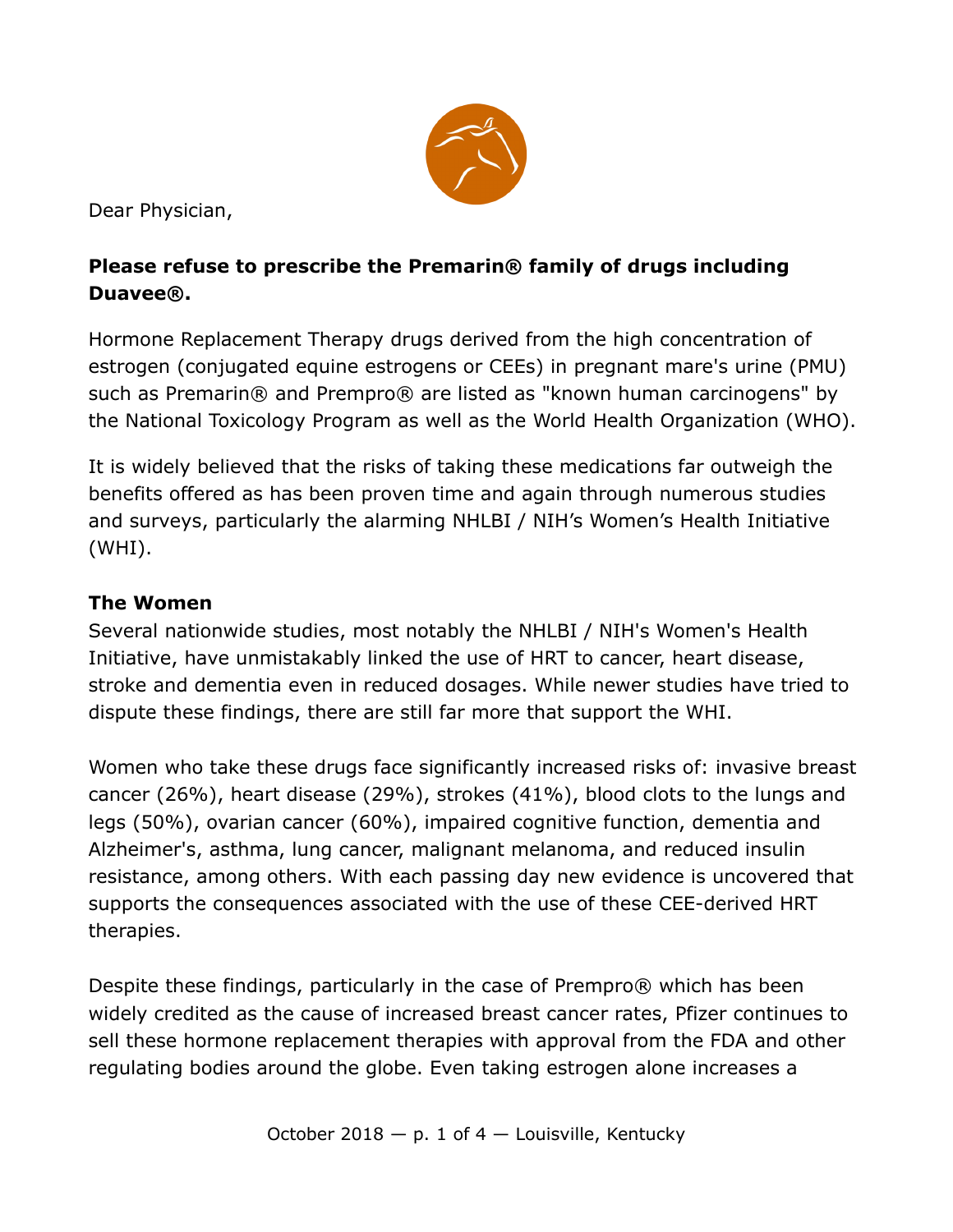women's risk of stroke as well as endometrial cancer and does not reduce their risk of coronary heart disease.

Yet more worrisome is the fact that these carcinogenic medications are available in the US and other countries without a prescription and therefore dangerously uncontrolled drugs.

In 2009, as part of an on-going lawsuit, a US District Court Judge granted a motion to publicize papers supporting the use of Prempro® and other derivatives of the Premarin® family of drugs written by non-accredited writers which were then "authored" by medical academics. Disturbingly these ghostwritten articles emphasized the benefits while diminishing the risks of using CEE hormone replacements.

Pfizer/Wyeth has lost the vast majority of Prempro® lawsuits it has faced since trials began in 2006 and has settled most of the claims filed out of court.

By late 2013, 95% of the lawsuits had been settled with expectations that Pfizer had recompensed an estimated \$1.6 billion to resolve these claims. In 2018 the lawsuits continue, yet Pfizer continues to market and sell these drugs to millions of vulnerable women. The lawsuits have consistently and repeatedly shown that Wyeth (now a division of Pfizer) failed to adequately warn consumers about the risks of these drugs and purposely hid the risk of breast cancer and other diseases.

Most disconcerting, in January of 2012 Pfizer announced its intent to seek U.S. regulatory approval to sell the combination osteo-menopausal drug Aprela®. "Limited" studies on Aprela®, a combination of bazedoxifene (Viviant®) and CEEs in the same concentration as Premarin®, have shown to decrease some of the risks associated with the Premarin® derivatives.

Despite that bazedoxifene, a selective estrogen receptor modulator or SERM, has been unsuccessful in receiving approval from the FDA as a result of increased risks of stroke and thromboembolic events, in October 2013 the FDA granted approval for the sale of Aprela®, now re-labeled Duavee®.

Duavee® became available to the marketplace in February, 2014.

October 2018  $-$  p. 2 of 4  $-$  Louisville, Kentucky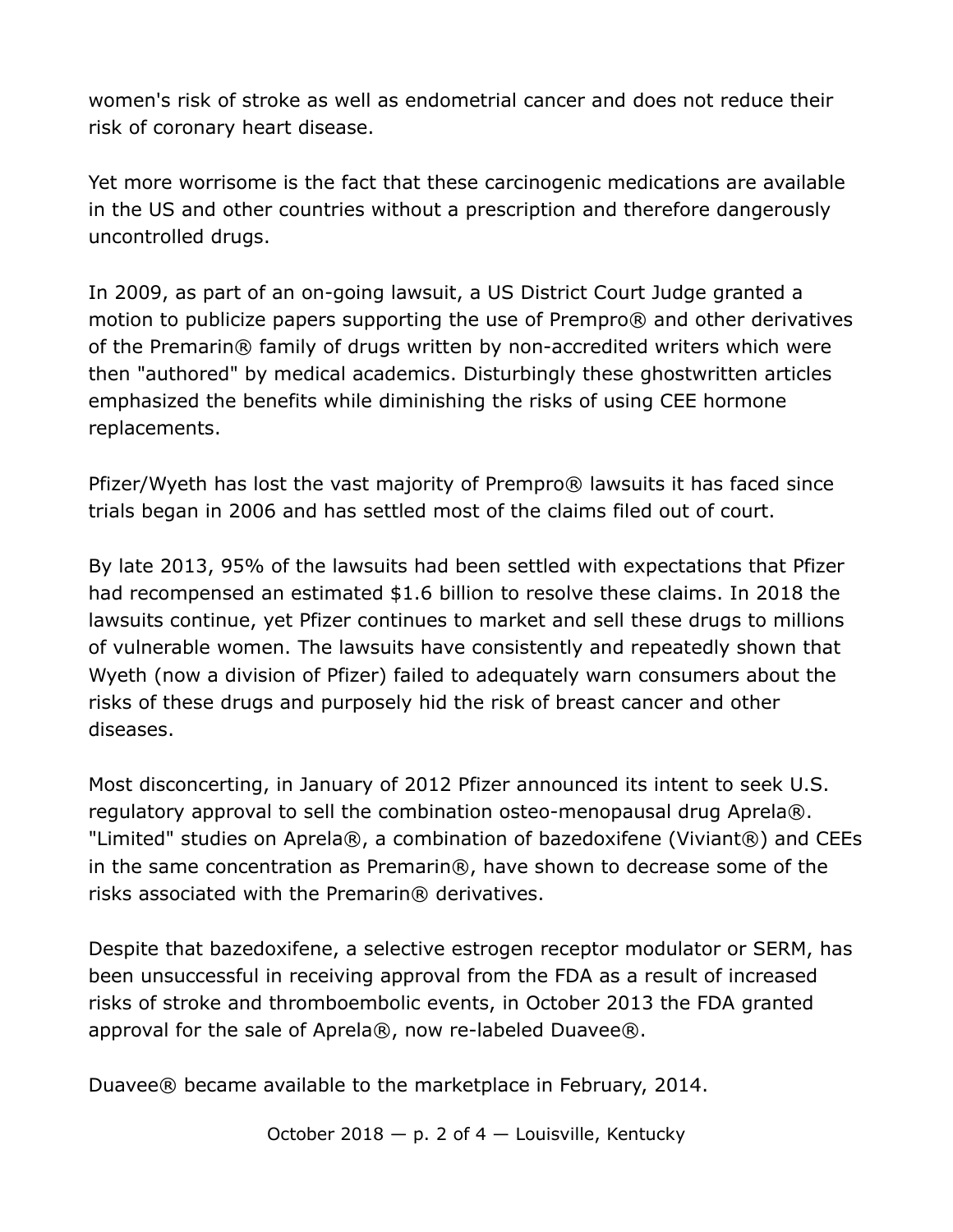Regardless of the claims that these two compounds have a synergistic outcome and mitigate the side effects of each other, this is nonetheless unsettling on both accounts given the history of CEE-based HRT and other SERMs, all of which have shown to give rise to potentially life-threatening disorders.

## **The Horses**

Life for the PMU mares is harsh.

The mares are repeatedly impregnated, on average of 12 years, and spend 6 months of their 11-month pregnancy confined to stalls so small they have difficulty turning around or lying down. Most of this time is spent standing up on cold concrete floors.

During this time, they are permanently attached to cumbersome rubber urine collection bags hanging between their hind legs that chafe their flanks, cause infections and severely limit movement.

In the past, the fate of the foals – the "by-products" of the industry – and the mares who could not conceive was bleak. Most were sold at auction to "kill buyers" and ultimately ended up at the slaughterhouse.

This dreadful fate may no longer apply to the foals. Pfizer's source of pregnant mare's urine (PMU) falls wholly under the auspices of NAERIC (North American Equine Ranching Information Council created in 1995) who claim the allegations of inhumane treatment of horses in PMU ranching are unfounded.

With a much smaller population of horses than in the halcyon days, where upwards of 400 PMU farms existed compared to the current 24, they maintain that the improved and much smaller breeding programs produce "high-quality" foals that are in great demand. Moreover, due to these cutbacks over time, there are no longer a particularly large glut of mares and foals that are sent to auction.

Nonetheless, in the end, it is likely the spent mares still end up in the slaughter pipeline. Whatever the case, there is little need for this industry given the strides in drug development that have taken place since Premarin was introduced to the market in 1942.